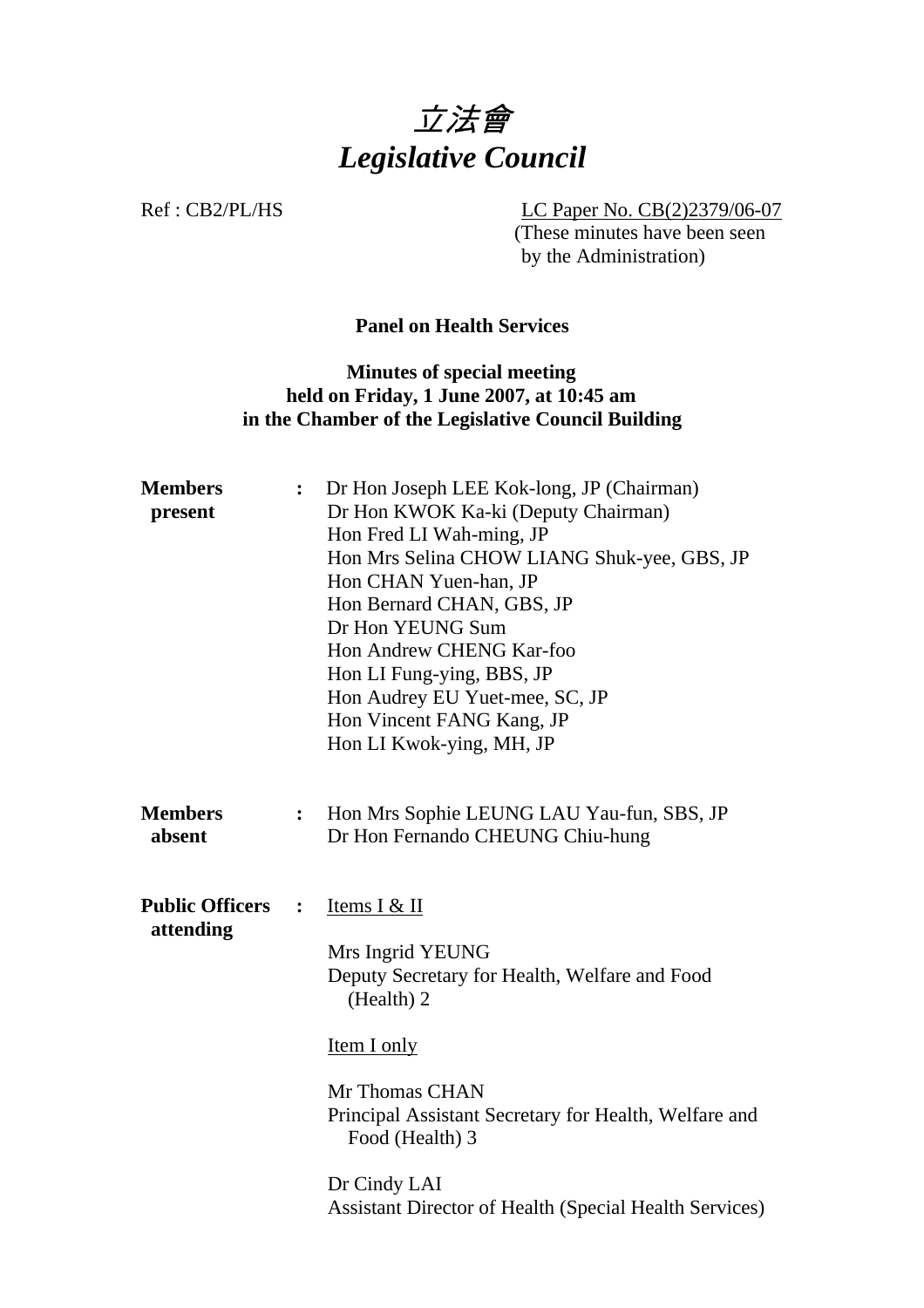|                               |                | Dr Christine WONG<br>Head, Tobacco Control Office<br>Department of Health                           |
|-------------------------------|----------------|-----------------------------------------------------------------------------------------------------|
|                               |                | Item II only                                                                                        |
|                               |                | Dr CHAN Wai-chi<br><b>Associate Consultant (Research Office)</b><br>Health, Welfare and Food Bureau |
| <b>Clerk</b> in<br>attendance |                | : Miss Mary SO<br>Chief Council Secretary (2)5                                                      |
| <b>Staff</b> in<br>attendance | $\ddot{\cdot}$ | Ms Amy YU<br>Senior Council Secretary (2)3                                                          |
|                               |                | Ms Sandy HAU<br>Legislative Assistant (2)5                                                          |

**I. Enforcement of the statutory smoking prohibition and proposed introduction of a fixed penalty system for smoking offence**  [LC Paper No. CB(2)1982/06-07(01)]

 At the invitation of the Chairman, Deputy Secretary for Health, Welfare and Food (Health)2 (DSHWF(H)2) briefed members on the Administration's paper detailing the Administration's efforts in enforcing the smoking prohibition under the Smoking (Public Health) Ordinance (Cap. 371) (the Ordinance) and the latest progress of the proposal to introduce a fixed penalty system (FPS) for smoking offence.

2. Dr YEUNG Sum urged the Administration to step up efforts on educating youth and women on the harmful effects of smoking, in view of the growing prevalence of smoking amongst these two groups of people. Dr YEUNG then asked the following questions -

- (a) whether any study or consultation had been conducted by the Administration before arriving at the proposal to fix the penalty level for smoking offence at \$1,500; and
- (b) whether, and if so, what measures would be made to improve the manpower of Tobacco Control Office (TCO) to better enforce the smoking prohibition.

In respect of (b), Dr YEUNG pointed out that the fact that Tobacco Control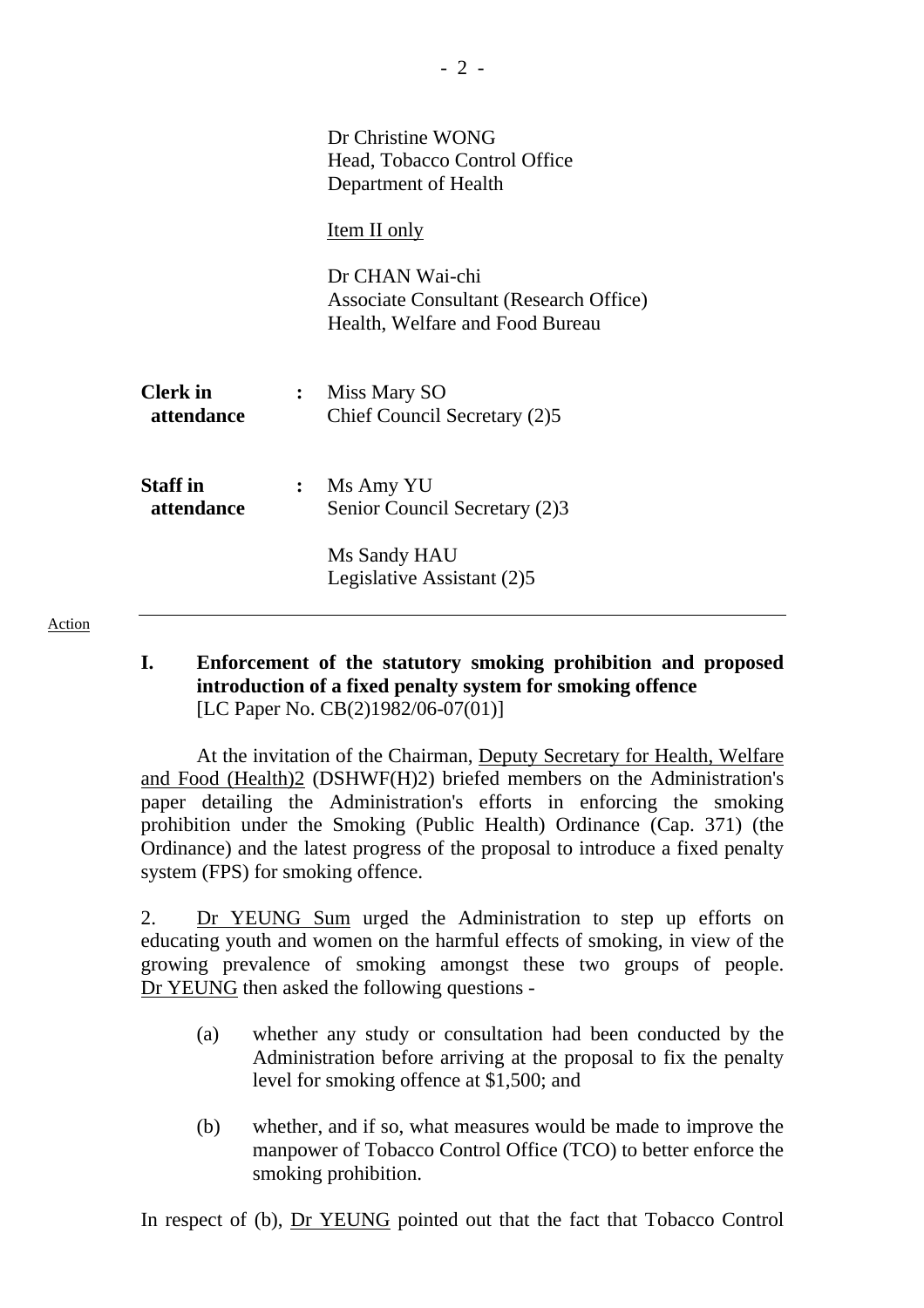Inspectors (TCIs) had failed to take immediate enforcement at the scene when someone was reported to have breached the smoking ban through the TCO hotline was a testament that the existing manpower level of TCO was inadequate to enforce the law.

3. Responding to Dr YEUNG's first question, DSHWF(H)2 said that the Administration had yet to consult the public on the proposed penalty level for smoking offence. This meeting was the first opportunity for the Administration to seek public views on the proposed penalty level for smoking offence, and the Administration would be open to the views of members on the proposal. DSHWF(H)2 further said that the proposed penalty level for smoking offence was comparable to the high end of the penalty levels meted out by the Courts and was on par with that of public cleanliness offences which equally had public health implications.

4. Regarding Dr YEUNG's second question, DSHWF(H)2 said that the Administration planned to increase the manpower of TCO from 66 in 2006-2007 to 109 in 2007-2008. The number of TCIs would be increased from 34 in 2006-2007 to 71 in 2007-2008. DSHWF(H)2 further said that despite the increase in manpower, and no matter how large the establishment would become, it would not be practicable or reasonable to expect TCIs to arrive at the scene instantly when someone was reported to be breaching/or to have breached the law, in view of the nature of the smoking offence which took place within a very short time.

# 5. Mr Andrew CHENG asked -

Action

- (a) whether consideration could be given to increasing the tobacco duty and using the revenue generated to further increase the number of TCIs, having regard to the reported low morale of some TCIs due to the heavy workload and the limited powers provided to them under the law to carry out the enforcement work; and
- (b) whether the Police would be enlisted to issue fixed penalty notices in all statutory no smoking areas under the proposed FPS for smoking offence.

Mr CHENG further urged the Administration to expeditiously conduct public consultation on the proposed FPS for smoking offence so that the bill to implement such could be introduced into the Legislative Council (LegCo) in October 2007 at the beginning of the next legislative session.

6. DSHWF(H)2 responded as follows -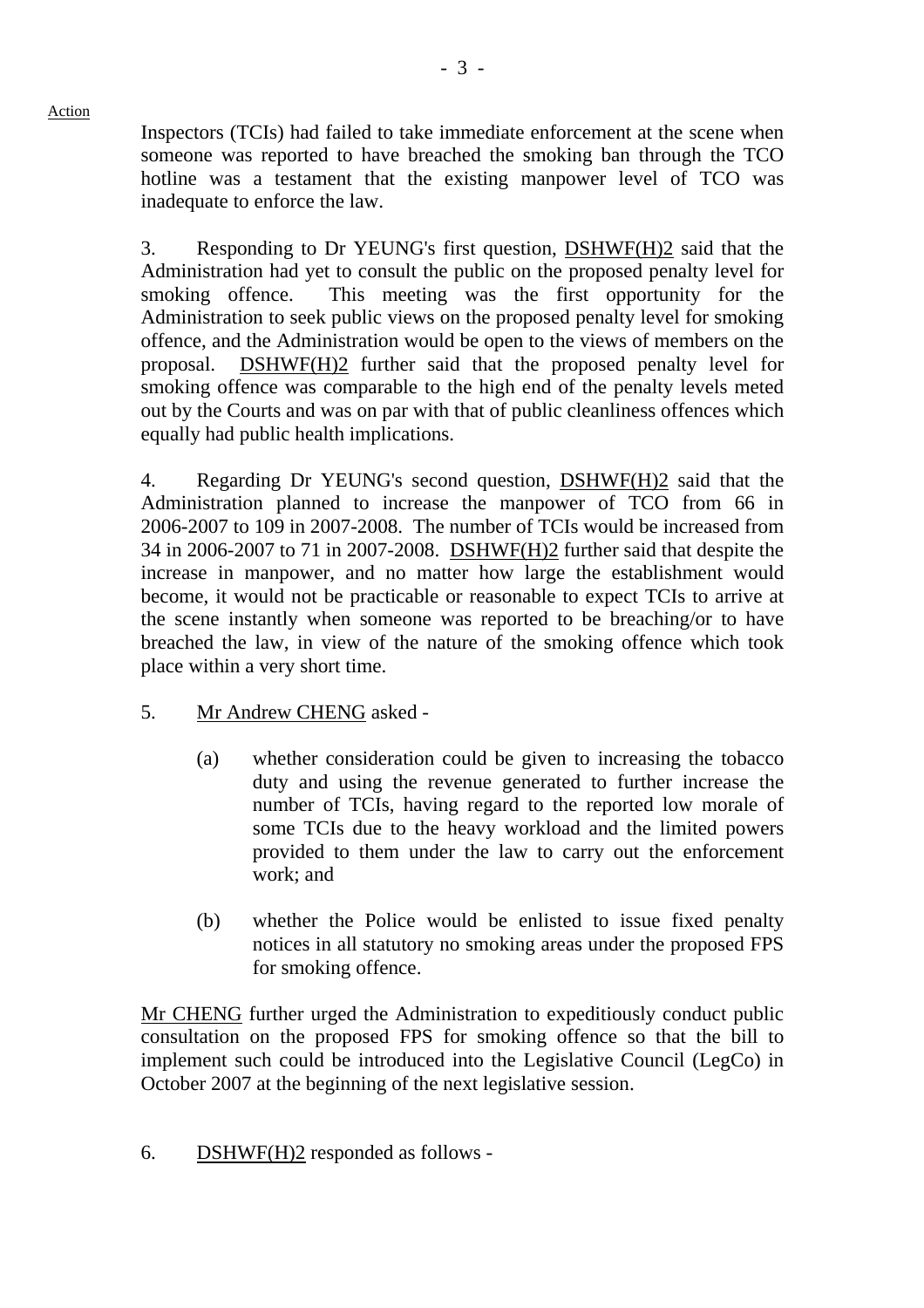Admin

- (a) the Administration would continue to closely monitor the manpower of TCO with a view to effectively carrying out their duties. The suggestion of increasing the tobacco duty would be conveyed to the Financial Services and the Treasury Bureau for consideration;
- (b) TCO would remain the leading enforcement agency for the smoking prohibition, including the issuance of fixed penalty notices for smoking offence, if implemented, and the Police would continue its present supporting role in enforcing the smoking prohibition, albeit such enforcement works would not be the work priority of the Police; and
- (c) the Administration had completed a preliminary round of consultations with relevant government bureaux and departments and were currently making preparations for the drafting of the primary legislation to provide for the proposed FPS for smoking offence. The Administration would strive to introduce the bill into LegCo as soon as practicable, subject to availability of legislative timeslots, smooth progress in drafting and resolution of other related practical matters relevant to the proposed FPS.

7. Assistant Director of Health (Special Health Services) (ADH(SHS)) supplemented that the number of complaints in relation to smoking offence received by TCO following the implementation of the statutory no smoking ban in all indoor workplaces and indoor public places on 1 January 2007 was about 3 000 in January. The number of complaints in relation to smoking offences had dropped significantly at about 1 000 to 2 000 complaints a month over the recent months. ADH(SHS) further said that TCIs well understood that they should seek the assistance of the Police when they encountered difficulties in their enforcement actions. Since January 2007, TCIs had sought the assistance of the Police on 12 occasions, but had not encountered any violent acts in carrying out their enforcement actions so far. ADH(SHS) pointed out that to enable TCIs to carry out compliance monitoring, investigation and enforcement effectively, all TCIs were required to first undergo training in law enforcement provided by the Police officers seconded to the TCO. ADH(SHS) believed that with the recruitment of an additional 37 TCIs in 2007-2008, adequate training on law enforcement provided to TCIs, and the growing awareness of the public on the need to comply with the smoking ban, the work pressure of TCIs should continue to subside. Notwithstanding, ADH(SHS) considered that the most effective way to ensure compliance of the smoking ban was through education. To this end, further publicity and education work would be carried out by TCO. In addition, TCO would step up efforts on conducting unannounced checks to places where repeated violations of the statutory smoking ban were noticed.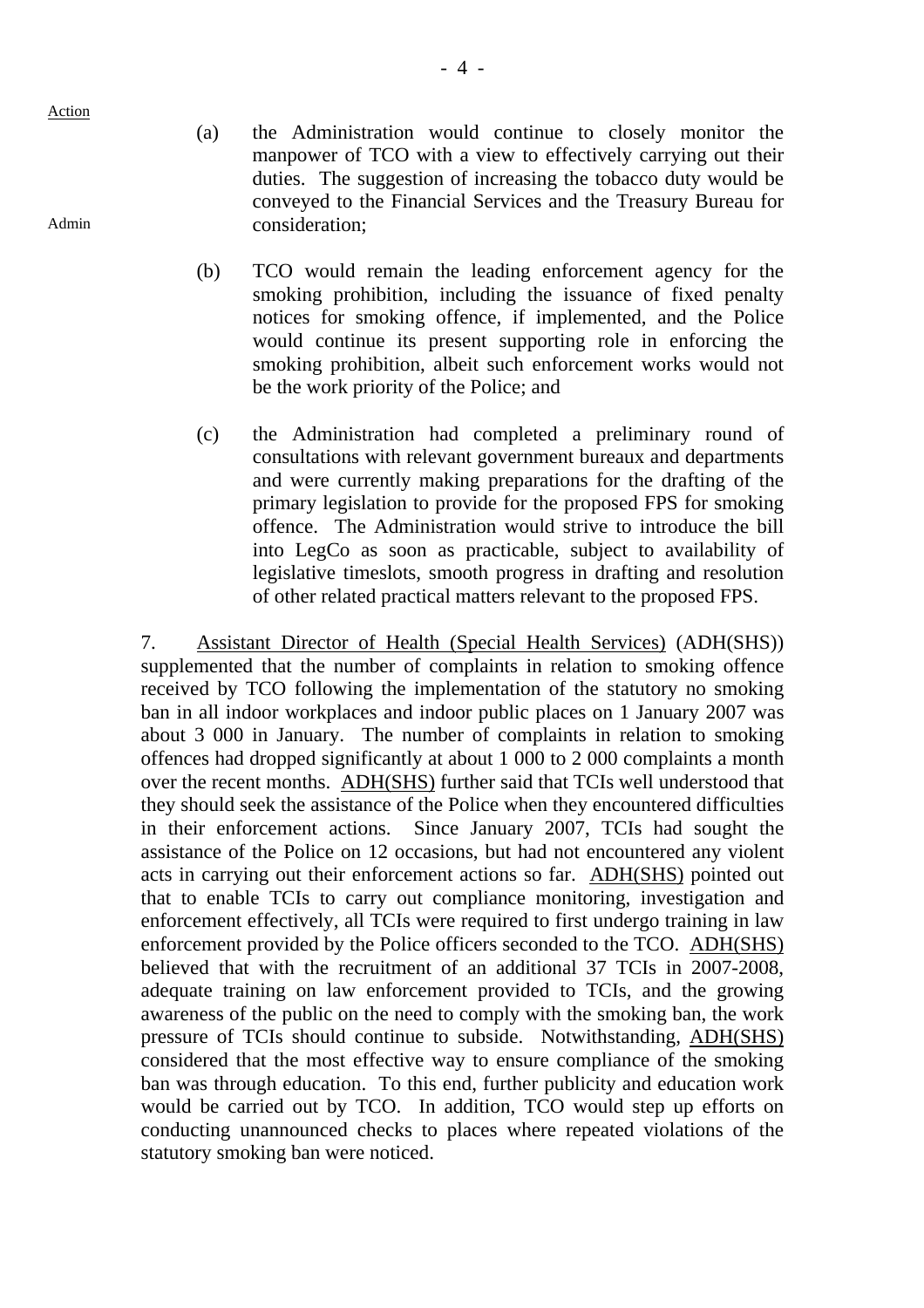8. Mr Andrew CHENG expressed regret that the Administration had yet to draft the bill to implement the FPS for smoking offence, as introducing a FPS for smoking offence was supported by all members during the deliberations of the Smoking (Public Health) Amendment Bill 2005. Mr CHENG urged the Administration to introduce the bill to implement the FPS for smoking offence in October 2007, so that the new measure could come into force by  $1<sup>st</sup>$  quarter of 2008. Mr CHENG further said that one way to speed up the implementation of the FPS for smoking offence was to modify the existing computer system to support the FPS for public cleanliness offences, instead of developing a new system to support the FPS for smoking offence. Dr KWOK Ka-ki and Dr YEUNG Sum echoed similar views.

9. DSHWF(H)2 responded that more time was needed in drafting as previous legal advice had indicated that a separate primary legislation would be needed to implement the FPS for smoking offence. In order to expedite the drafting of the bill, reference would be drawn from the Fixed Penalty (Public Cleanliness Offences) Ordinance (Cap. 570) as appropriate. DSHWF(H)2 further said that given that the FPS for smoking offence would involve a separate legislation and mechanism, it would be simpler to develop a separate system to support the enforcement under the FPS. ADH(SHS) supplemented that TCO had been in touch with the Food and Environmental Hygiene Department (FEHD) to learn about the setting up and operation of its computer system to support the FPS for public cleanliness offences. This should help TCO to expedite the development of the computer system to support the FPS for smoking offence.

10. Mr LI Kwok-ying welcomed the Administration's plan to introduce FPS for smoking offence. Mr LI shared members' views about the adequacy of the number of TCIs to carry out enforcement work, having regard to the fact that during the period from 1 January to 20 May 2007, the some 100 TCIs had only managed to arrange to issue 597 summons for smoking offence. Although the Police would also be involved in issuing the fixed penalty notices under the proposed FPS for smoking offence, such work would not overtake their current priorities. In the light of this, Mr LI asked whether consideration could also be given to involving FEHD inspectors to issue the same for smoking offence which took place at food premises.

11. DSHWF(H)2 responded that it was considered not practicable to involve FEHD inspectors to issue fixed penalty notices for smoking offence because inspections to food premises focused mainly on the kitchen and related food preparation areas, rather than areas for serving patrons. To expand the scope of work of FEHD inspectors to include issuing fixed penalty notices for smoking offence would disrupt their current work pattern. Moreover, FEHD inspectors were not stationed at the food premises, but only carried out inspection to the premises on a regular basis in accordance with the track record and risk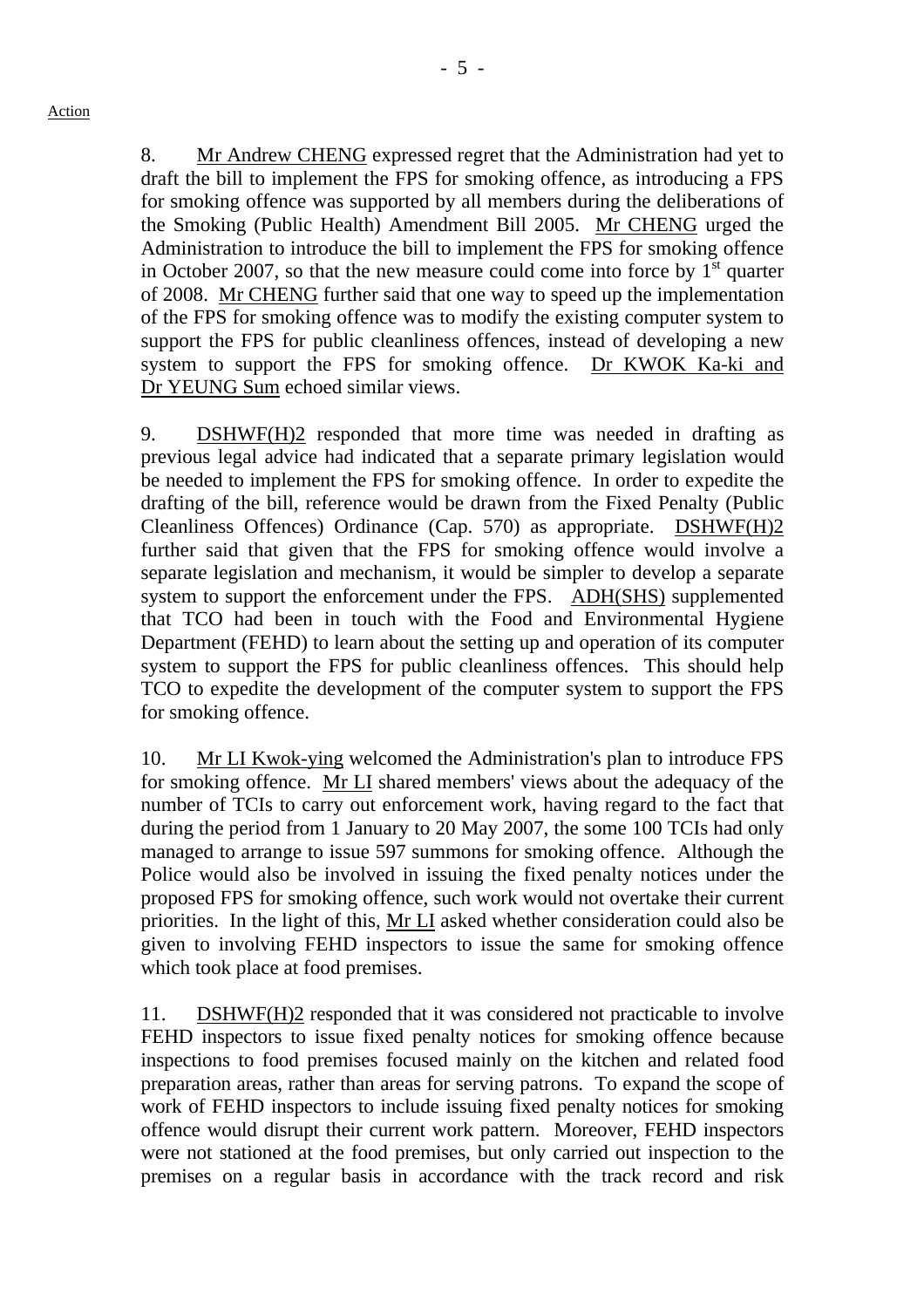classification of the premises ranging from once every four to 20 weeks. DSHWF(H)2 further said that as managers of statutory no smoking areas were empowered under the Ordinance to take immediate remedial actions and to mitigate the situation on the spot, a more practical approach was to help these managers to build up their capacity in this regard.

12. Ms Audrey EU commended the Administration for the swift action in coming up with the proposed FPS for smoking offence following the passage of the amendments to the Ordinance in October 2006. Ms EU then asked the following questions -

- (a) which government departments were vested with the authority to issue fixed penalty notices for public cleanliness offences, as compared with those for the issuance of fixed penalty notices for smoking offence;
- (b) whether the prescribed form of the fixed penalty notices for public cleanliness offences could incorporate the fixed penalty notices for smoking offence, so as to provide convenience to the enforcement departments which were vested with the authority to issue both fixed penalty notices; and
- (c) what were the criteria for issuing a fixed penalty notice and a summons for smoking offence.
- 13. DSHWF(H)2 responded as follows
	- (a) seven government departments, namely, the Leisure and Cultural Services (LCSD), FEHD, the Housing Department (HD), the Agriculture and Fisheries and Conservation Department, the Marine Department, the Environmental Protection Department and the Police, were currently vested with the authority to issue fixed penalty notices for public cleanliness offences. Amongst them, four departments, namely, LCSD, FEHD, HD and the Police, were proposed to be vested with powers to issue fixed penalty notices for smoking offence;
	- (b) it would be complicated to change the prescribed form of the fixed penalty notices for public cleanliness offences to incorporate the fixed penalty for smoking offence, as the latter would be underpinned by a separate primary legislation and mechanism. Nevertheless, it would be possible for all enforcement departments for the FPS for smoking offence to use the same prescribed form of the fixed penalty notices for smoking offence; and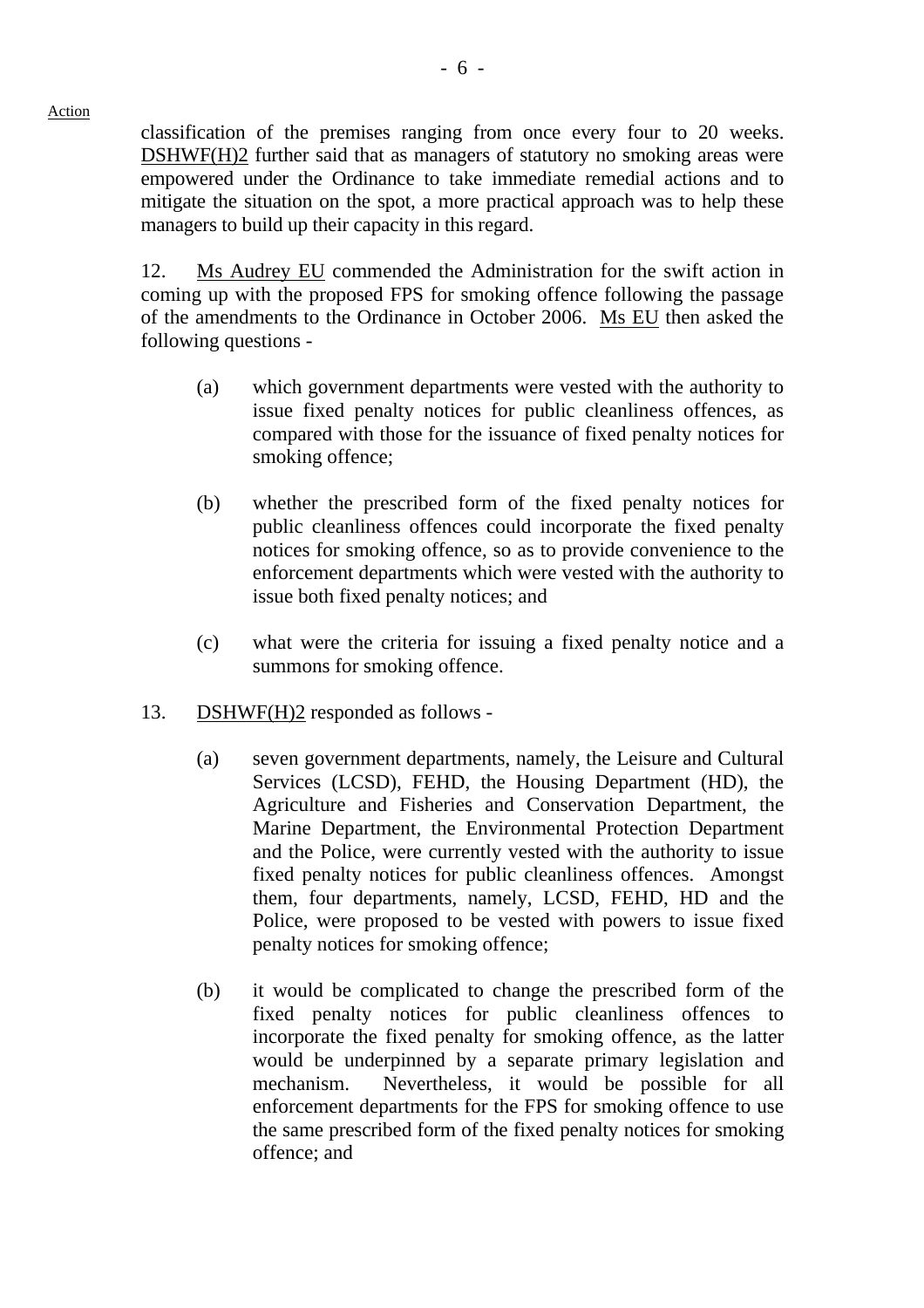- Action
- (c) summons for smoking offence would be issued for repeated offenders, the criteria for issuing such were yet to be finalised.

14. Mr Fred LI suggested that the Health, Welfare and Food Bureau should draw reference from the Fixed Penalty (Public Cleanliness Offences) Ordinance in formulating penalty for repeated offenders of smoking offence.

15. Dr KWOK Ka-ki welcomed the Administration's plan to introduce FPS for smoking offence. Dr KWOK further said that more resources should be allocated on education and publicity to raise public awareness about the harmful effects of smoking and improving the smoking cessation service, in view of the recent upsurge in the revenue from tobacco duty received by the Government.

16. DSHWF(H)2 responded that the fact that there had been an upsurge in the revenue from tobacco duty received by the Government recently did not necessarily mean that the number of smokers in Hong Kong had increased. It was also noted that a common phenomenon occurred in past years that tobacco duty surged before the announcement of next year's budget by the Financial Secretary, possibly because importers of tobacco products speculated increase in tobacco duty. There could be other reasons for the surge. DSHWF(H)2 assured members that the Administration would continue to closely monitor the smoking trend in Hong Kong, so as to better adjust its strategy on combating smoking, especially secondhand smoking.

17. ADH(SHS) said that since the passage of the amendments to the Ordinance in October 2006, the number of enquiries received by TCO smoking cessation hotline had increased by 100% to some 3 000 a month. Similarly, people patronising the clinics of Department of Health (DH) and the Hospital Authority for smoking cessation had also increased, for instance by about 60% at DH cessation clinic. Apart from providing assistance to help smokers to quit the addiction, ADH(SHS) said that TCO also provided training material for healthcare workers to promote the provision of smoking cessation service amongst them. Smoking cessation workshops for healthcare workers had also been conducted. TCO would continue its efforts in this regard to promote smoking cessation in the community.

18. Mr Fred LI noted from paragraph 10 of the Administration's paper that TCO had initiated investigation for most complaints and conducted inspections for over 70% of all the complaints. Mr LI asked why TCO had not conducted inspections to all the complaints received.

19. ADH(SHS) clarified that all complaints about smoking offence received through the TCO complaint hotline, email and fax would be followed up by TCO, but TCO had conducted inspections for over 70% of the complaints. In most cases, TCO was able to contact the complainants and investigate the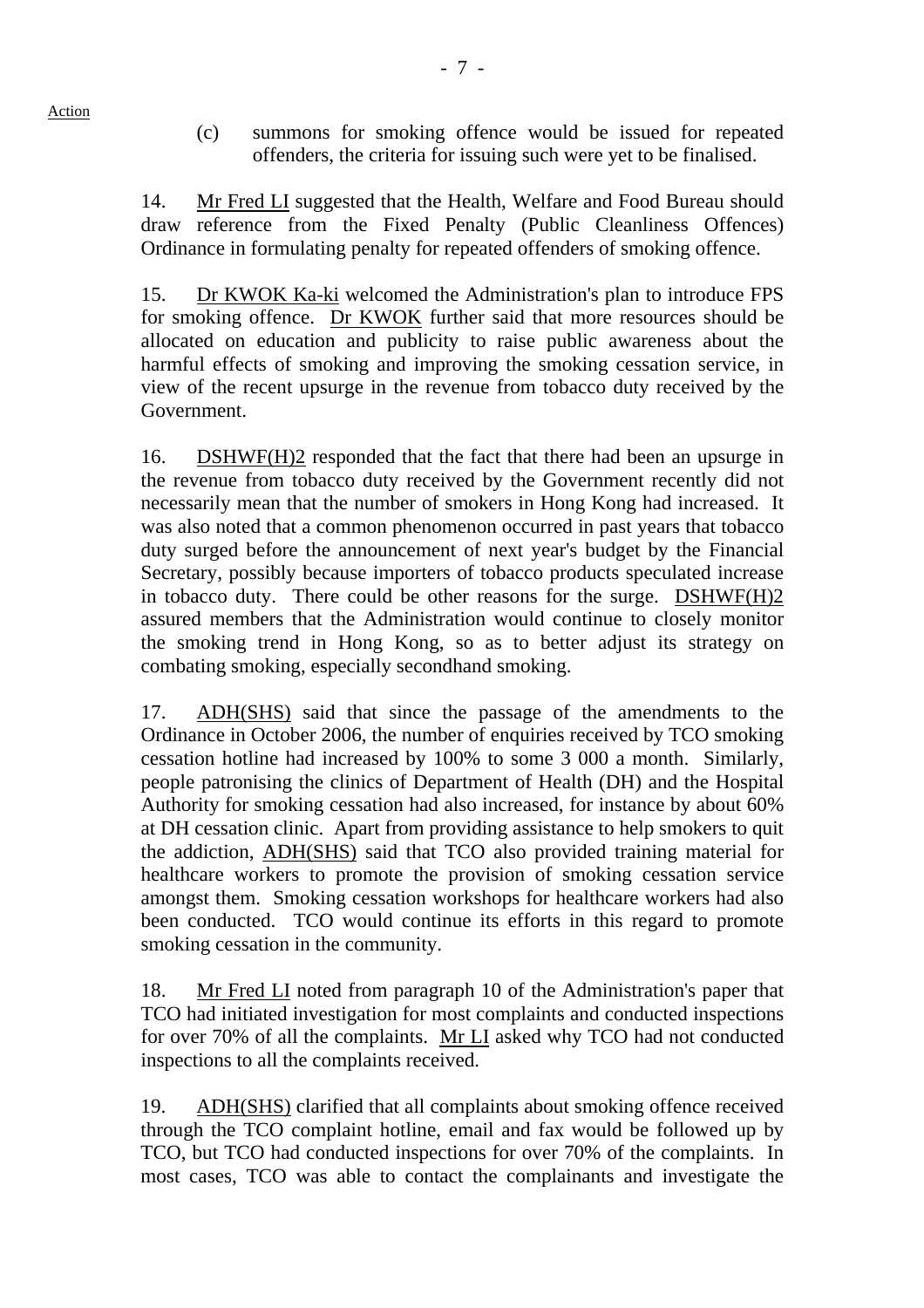Admin complaints within five to 10 days upon receipt of the complaints. At the request of the Chairman, ADH(SHS) undertook to provide more information on the procedures and time taken by TCO in processing the complaints.

> 20. Mr Andrew CHENG noted from paragraph 11 of the Administration's paper that there were on average five operators handling the TCO complaint hotline daily from 9 am to 10 pm. Calls would be diverted to a message box for recording after 10 pm and when no operator was available. Mr CHENG asked whether consideration could be given to extending the TCO complaint hotline manned by operators to 1 or 2 am to better meet service demand for the hotline. DSHWF(H)2 agreed to consider Mr CHENG's suggestion. ADH(SHS) supplemented that staff of the hotline centre would provide follow up response to those complainants who reported to the TCO hotline after 10 pm the following day. Although the hotline manned by operators was from 9 am to 10 pm daily, unannounced inspections to statutory no smoking premises would be made at all hours where warranted.

> 21. Dr YEUNG Sum hoped that the Administration would provide more funding to TCO to recruit more staff, so as to enable the TCO hotline to be manned by operators round the clock and enable TCIs to conduct inspections for all of the complaints swiftly.

> 22. DSHWF(H)2 responded that the Administration had been and would continue to close monitor the manpower of TCO and the effectiveness of its strategy to combat smoking. ADH(SHS) supplemented that TCO constantly reviewed its work plan and procedures to ensure effective compliance monitoring, investigation and enforcement.

> 23. Noting that staff of LCSD, FEHD and HD would be involved to issue fixed penalty notice for smoking offence, Miss CHAN Yuen-han asked whether these staff had been consulted on taking up such additional duty.

> 24. DSHWF(H)2 responded that the paper reflected the initial views of the management of LCSD, FEHD and HD during the preliminary consultations on issuing fixed penalty notice for smoking offence. These departments had yet to decide which ranks of staff should be vested with the authority to issue the fixed penalty notice. DSHWF(H)2 however pointed out that staff consultation would be conducted by the respective departments on this in due course.

Admin 25. In closing, the Chairman urged the Administration to expedite the legislation of the FPS for smoking offence, so that the legislation could come into force prior to the expiry of the current legislative term. The Chairman also urged the Administration to further increase the manpower of TCO to make the work of TCO more effective and efficient.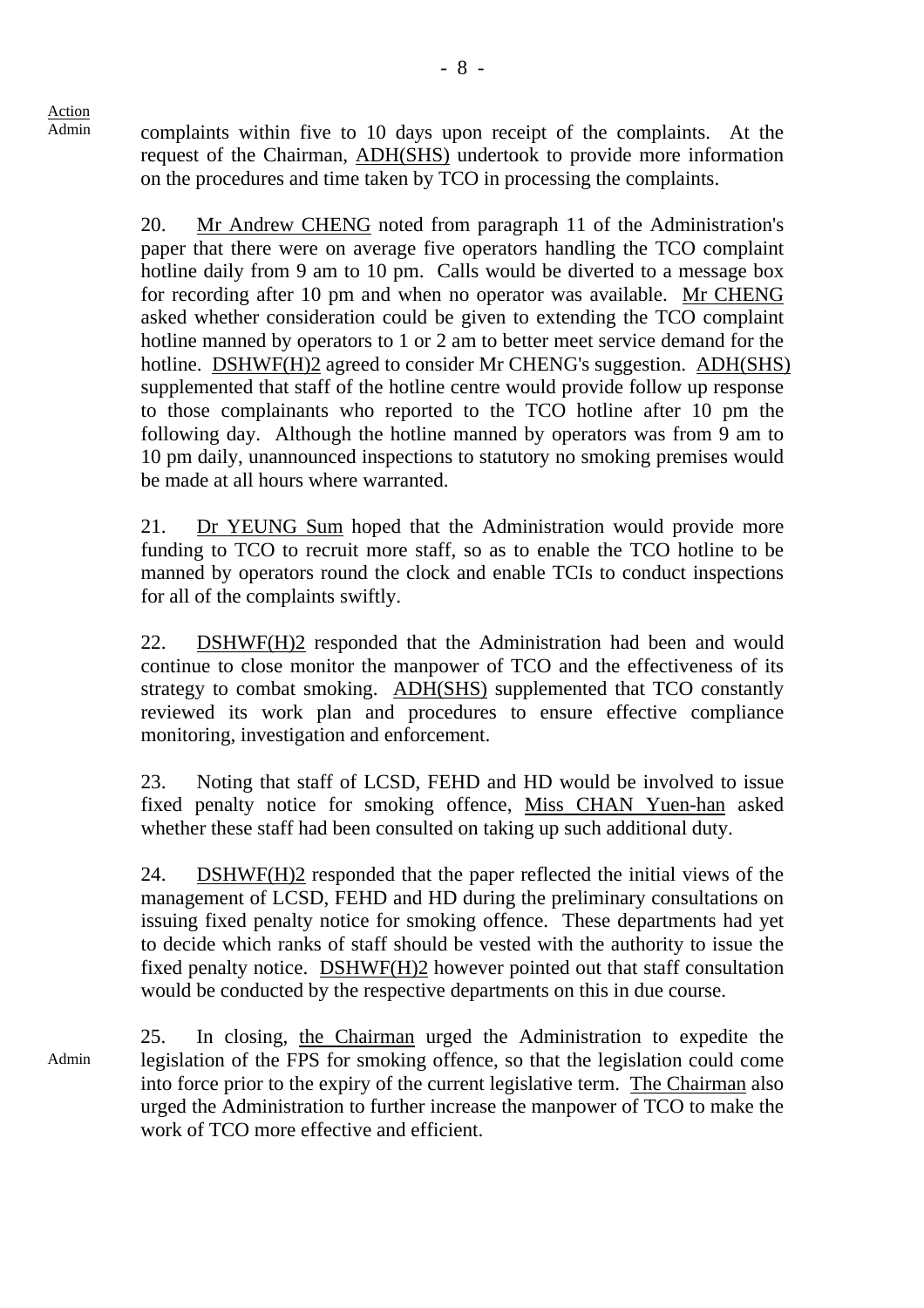### **II. Increase in the approved commitment for the Health and Health Services Research Fund**  [LC Paper No. CB(2)1982/06-07(02)]

26. DSHWF(H)2 briefed members on the Administration's proposal to increase the approved commitment for the Health and Health Services Research Fund (HHSRF) by \$40 million from \$26 million to \$66 million, details of which were set out in the above Administration's paper.

27. Dr KWOK Ka-ki expressed support for the proposal, and hoped that priorty for funding could be accorded to projects targetted at screening services, healthcare financing and mental health. Miss CHAN Yuen-han also hoped that priorty for funding could be accorded to projects targetted at chronic diseases and infectious diseases such as hepatitis B.

28. DSHWF(H)2 responded that three thematic priorities, namely, public health, health services and Chinese medicine, had been developed by the Research Council of the HHSRF to guide the direction of research and decisions on fund allocation. Screening services for public health and mental health fell under the scope of the thematic priority of health services. Notwithstanding the aforesaid, all worthy proposals would be supported even if the focus of the projects was outside the scope of the thematic priorities of the Fund and/or there was insufficient funding. In the case where there was insufficient funding to support all worthy projects, the Administration would seek FC's support to increase the commitment of the Fund. DSHWF(H)2 pointed out that to be eligible for a grant, a proposed research project must have high scientific merit and potential for local application and benefit. Each application was subject to a two-tier peer review process. The first tier comprised vetting by one local and one overseas experts. The second tier comprised scrutiny by a Grant Review Board. If the application received positive assessment from peer review, it would be vetted by the Research Council of the Fund. The Research Council was established under the Fund to make final decision on the allocation of the Fund. It was chaired by the Secretary for Health, Welfare and Food. Members included representatives from DH, HA, academic institutions and private sector. DSHWF(H)2 further said that the success rate for applications to the Fund was around 20%.

29. Mr Andrew CHENG expressed support for the proposal, and urged the Administration to increase the Fund's commitment to \$50 million to take into account the effect of inflation over the next five years. DSHWF(H)2 agreed to consider Mr CHENG's suggestion.

30. At the request of the Chairman, DSHWF(H)2 undertook to provide information on the amount of funding granted to each approved project and whether there was any application which was worthy of support but could not be supported due to lack of fund.

Admin